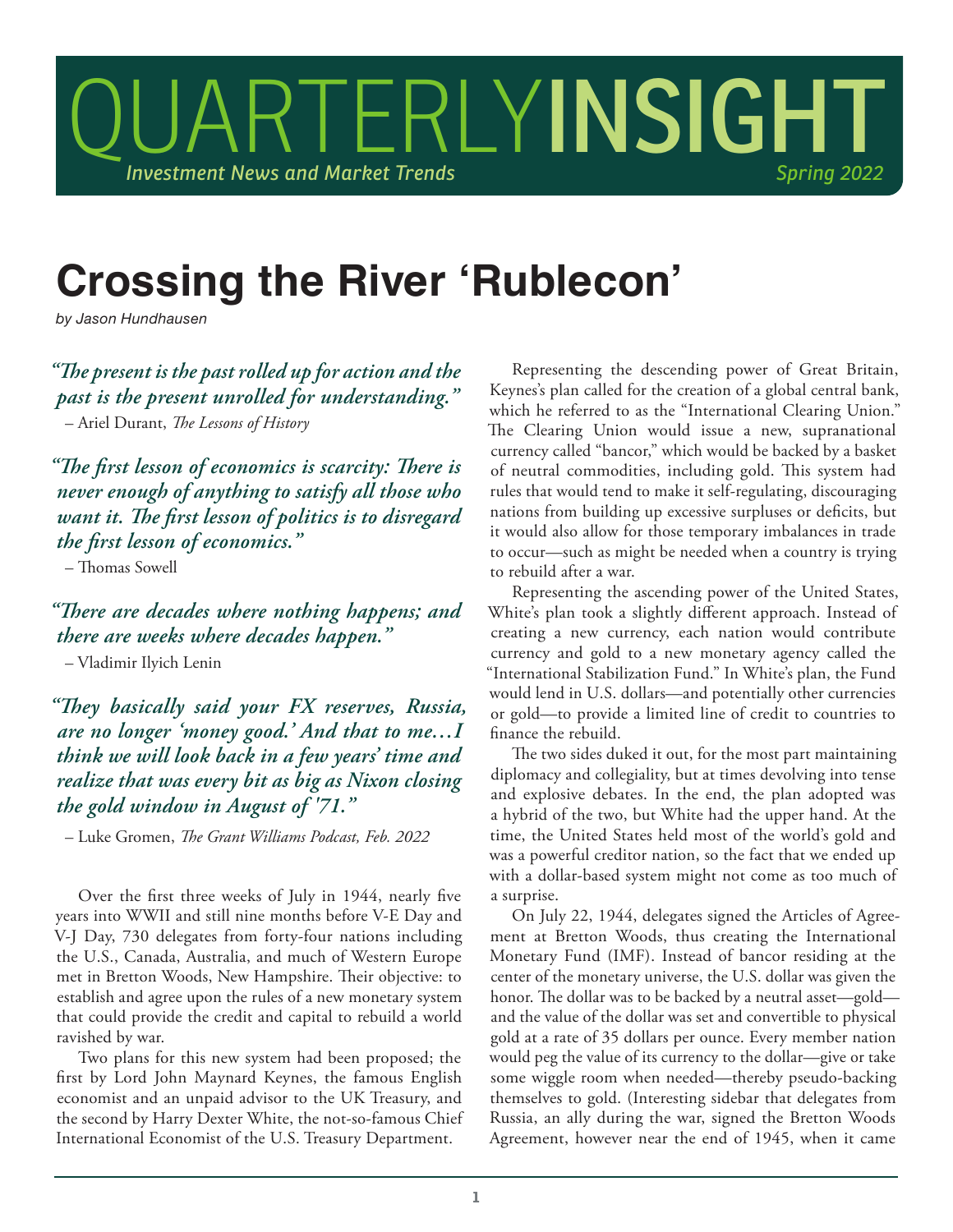time to join the IMF, Stalin declined because he feared (and rightfully so) that the IMF would largely be controlled by the United States. Perhaps coincidentally, the relationship between our two nations has been rocky ever since.)

While the Bretton Woods Agreement may have been signed in 1944, it would take another 14 years before it was fully implemented. In the intervening time, this new monetary system, coupled with the post-war production capabilities of America not only led to a boomtime in American history, but was also successful in providing the capital and goods to rebuild Europe; however, upon taking effect in 1958, a shift occurred. Countries that had been left in ruins, who initially relied heavily upon exports from the U.S. to rebuild, roared back to life and began exporting goods of their own. The balance of trade shifted, and as other nations began exporting more goods to the U.S., the U.S. gold reserves began to fall. Under a true gold-backed system, less gold would mean less dollars in circulation, but that's not what happened. It was becoming apparent that the dollar wasn't quite as good for gold, after all—at least not if everybody wanted to redeem their dollars.

## **You can't pick up one end of the stick without picking up the other.**

Other nations took notice of this, notably France in the mid-60s. French president Charles deGaulle more than ruffled a few feathers in the U.S. when he vocalized his concerns that the system, as structured, while necessary and useful during the post-war rebuilding, was now creating an unfair advantage and a moral hazard. He felt the system incentivized Americans to consume more than they produced because they could pay for it with money they could print at will. It was his conclusion that the only fair system would be one where the currency bore no mark of any nation. That currency? Gold.

This triggered a wave of countries—"speculators," as Nixon referred to them—pulling their gold out of the U.S., accelerating the drawdown that had been going on since implementation of Bretton Woods in 1958. At its peak in the mid-50s, U.S. gold reserves stood at around 21,000 tons. By 1965 when deGaulle opened his big mouth and got France put on America's "bad actor" list, U.S. gold reserves had already fallen by a third to around 14,000 tons. The run continued for another six years, by which time America's gold reserves stood at just 8,000 tons. Then, on Sunday, August 15, 1971, President Nixon shocked the world when he announced on

TV that he had directed the Treasury Secretary to suspend the convertibility of the dollar into gold. The order was to be a "temporary closure" to protect the currency. Milton Friedman used to say that "Nothing is so permanent as a temporary government program." The gold window is still "temporarily" closed today.

One might ask, "Without the dollar being backed by anything, how has the United States been able to maintain its status as the global reserve currency?" The answer: oil.

A 1945 agreement between the U.S. and Saudi Arabia may have created the petrodollar, but the term didn't find its way into widespread use until the early 1970s. The petrodollar refers to the (voluntary) agreement by other nations to price and trade oil using U.S. dollars. By the early '70s, with the cooperation of Saudi Arabia and the rest of OPEC, the global oil market had grown so large that it became the de facto reserve asset instead of gold. In other words, instead of being pegged to gold, the dollar had become pseudo-pegged to oil.

As the economy grew, so did the demand for energy, and as such, so did the demand for dollars. Americans could import (spend) far more than they export (produce) because they had an ever-growing pool of dollars (oil) to draw from. Other countries played along because they could use those dollars to buy assets, among them U.S. Treasury bonds. Countries that needed to import a lot of oil (\*cough China cough\*) could use their surplus trade reserves to purchase Treasury bonds and the interest paid on those bonds could be used to buy oil. And because the central bank effected monetary policy to maintain a relatively steady price of oil, the interest payments on our bonds provided these countries a relatively steady supply of oil for over 30 years.

All of that started to come to an end in the early 2000s when the geological realities of a limited supply of oil combined with rising global demand caused prices to start rising. From the perspective of, for example, China, who needs to import twice as much oil as they produce, this loss in purchasing power poses a serious threat to national security. Without energy, 1.3 billion people start to get cold and run out of food.

Historically, when faced with rising oil prices, the U.S. would raise interest rates (tighten monetary policy) to bring the price down, but this time it was not to be. Thanks to the onset of the Global Financial Crisis (GFC) in 2008 and subsequent collapse of the U.S. housing market, stock market, and bond market, the Central Bank faced a difficult decision: raise rates to protect the dollar at the expense of the economy, or cut rates to save the economy, but sacrifice the dollar in the process. They chose the latter.

"You can't pick up one end of the stick without picking up the other," is an old adage meaning you can't have an action without some kind of consequence. This can be positive or negative. In the case of our response to the GFC, we saved